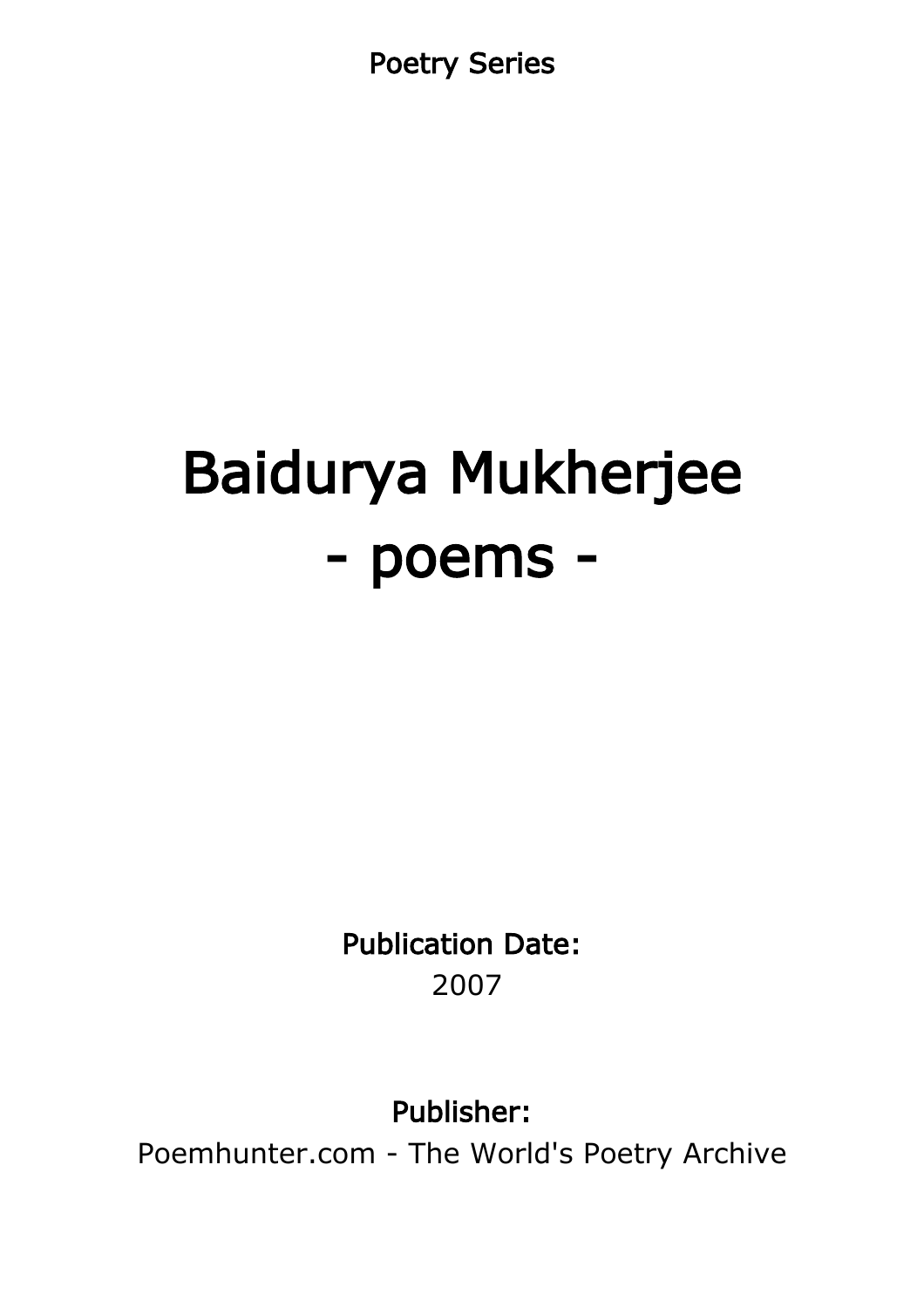# Baidurya Mukherjee(12/05/1995)

Go to my currently active and side account: http

I write poems and stories.I stay in the little city of kolkata in Is to everybody who reads ad comments on my poems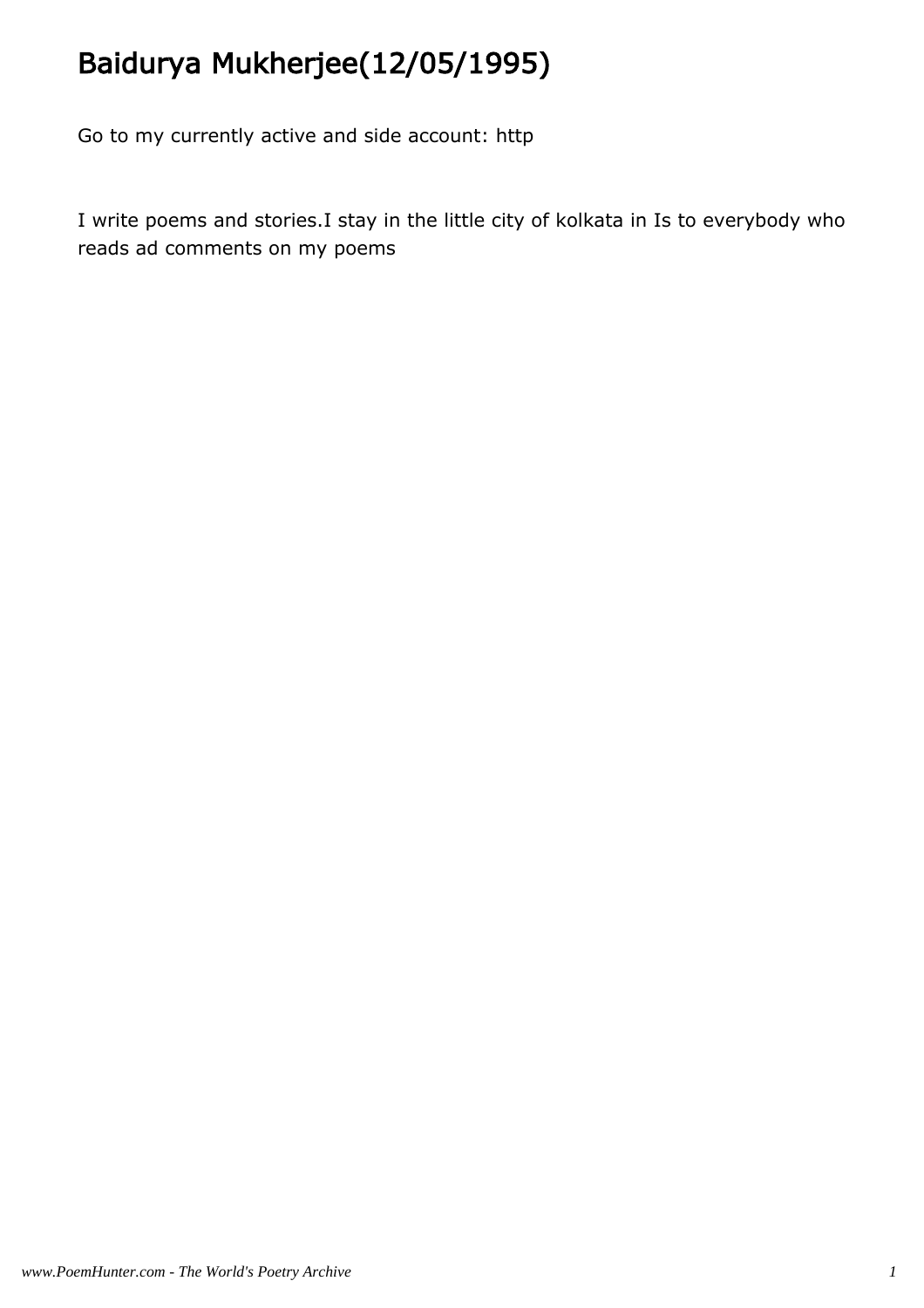# A Burglar

I first posted this poem on my side account - an average poet

As I roamed around the street, I heard a sound of pain, I made a pursuit and followed the sound, As i neared it, I saw a man rolling on the ground....

He was surrounded by angry masses, They pounded him black and blue, As he was known as a burglar, I watched all this from far....

I could see truth in his eyes, I could hear his heart's cries.... But i didn't go forward..... Maybe i wasn't cut out to be a hero, Maybe i was afraid to stand for the defence of that person...

After everything had died down..... People had dispersed... I went to him, Held him in my arms.... He look at me with hopeful eyes, I was taken aback by surprise.... He slowly held my hand.... 'Thank you for trusting me'he said.... Saying so his smile faded.... He was dead! !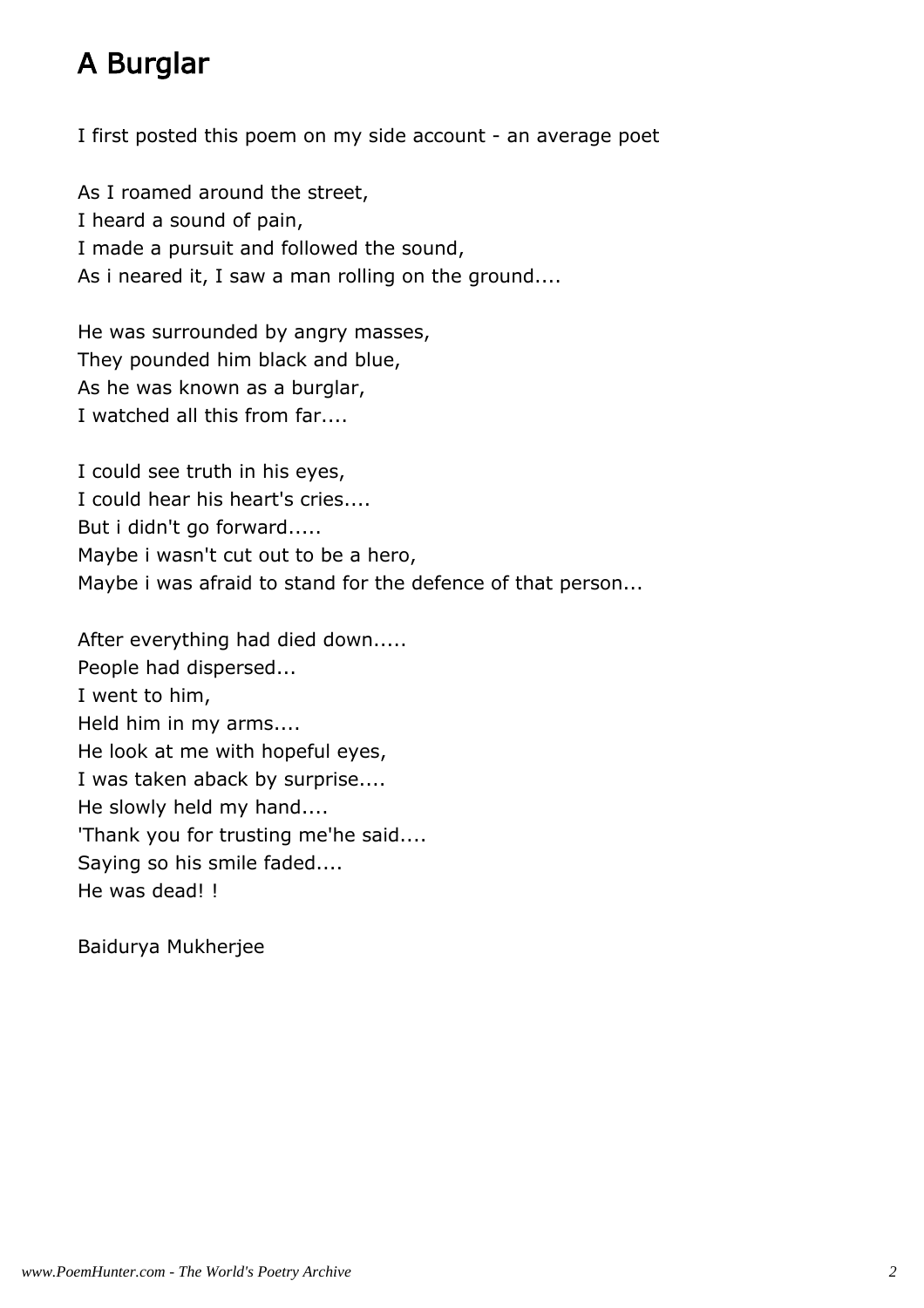#### Days That Have Gone

As I looked back, its not yet very far I can still have a prominent glimpse Days when i used to make paper boats And used to knit with them lots of dreams

I can still remember those days When I used to come home mud smeared Remembered mom's punishment last week And deep inside heart I feared

Days when I loved to play hide and seek Cricket with plastic bat and ball Think, 'When I will go for job? I will grow big and tall? '

I loved to get drenched in rain Come home and ask for honey Some day I wished to eat outside So I asked from mom, some money

Now as i grew big enough With lots of health, wealth and fame I feel, 'Can't I get back those childhood days Days with papers boat, against this name'

'Can't I become a kid once more Play and loiter in the street Fear to get thrashes from mom. Think what will happen if she comes and hit? '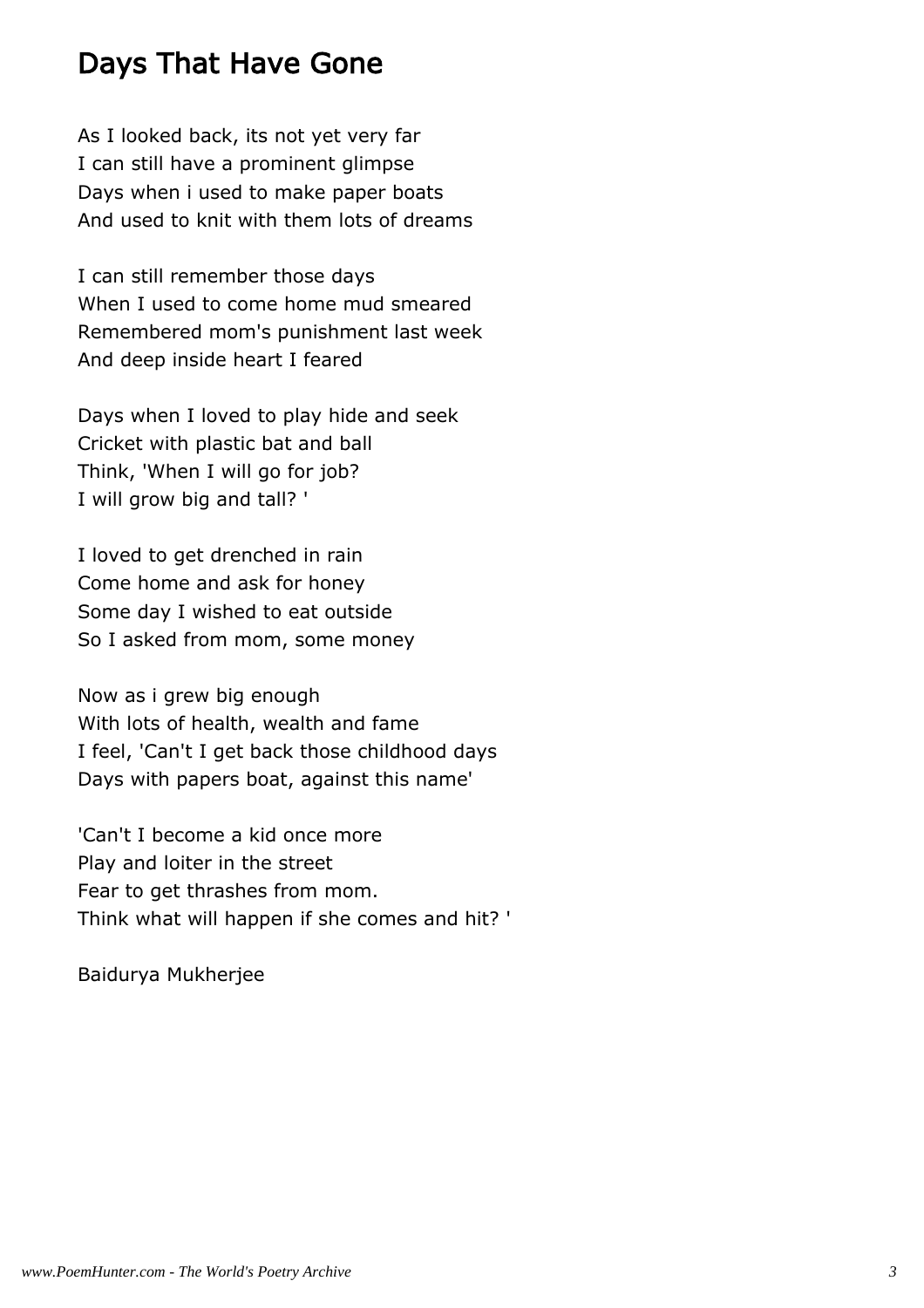# If I Could Get Organized

There may be nothing wrong with you The way you live the work you do, But I can surely plainly see Exactly what is wrong with me. With you there may be nothing wrong, But here's my trouble all along I do the thing that don't amount To very much with no account. It isn't that I'm indolent or dodging duties quite intent I work as hard as anyone And yet I get so little done I nibble this, I nibble that but never finish what I'm at. The morning goes the noon is near Before I know the night is near. And all around me I regret The things I haven't finished yet. If I could just get organized I oftentimes may realize Not all that matters is the man The man must also have a plan It really seems important though I let a lot of matters go and all around me I neglect the things I haven't finished yet. I work as hard as anyone And yet I get so little done I'd do so much you'd be surprised If I could just get organized.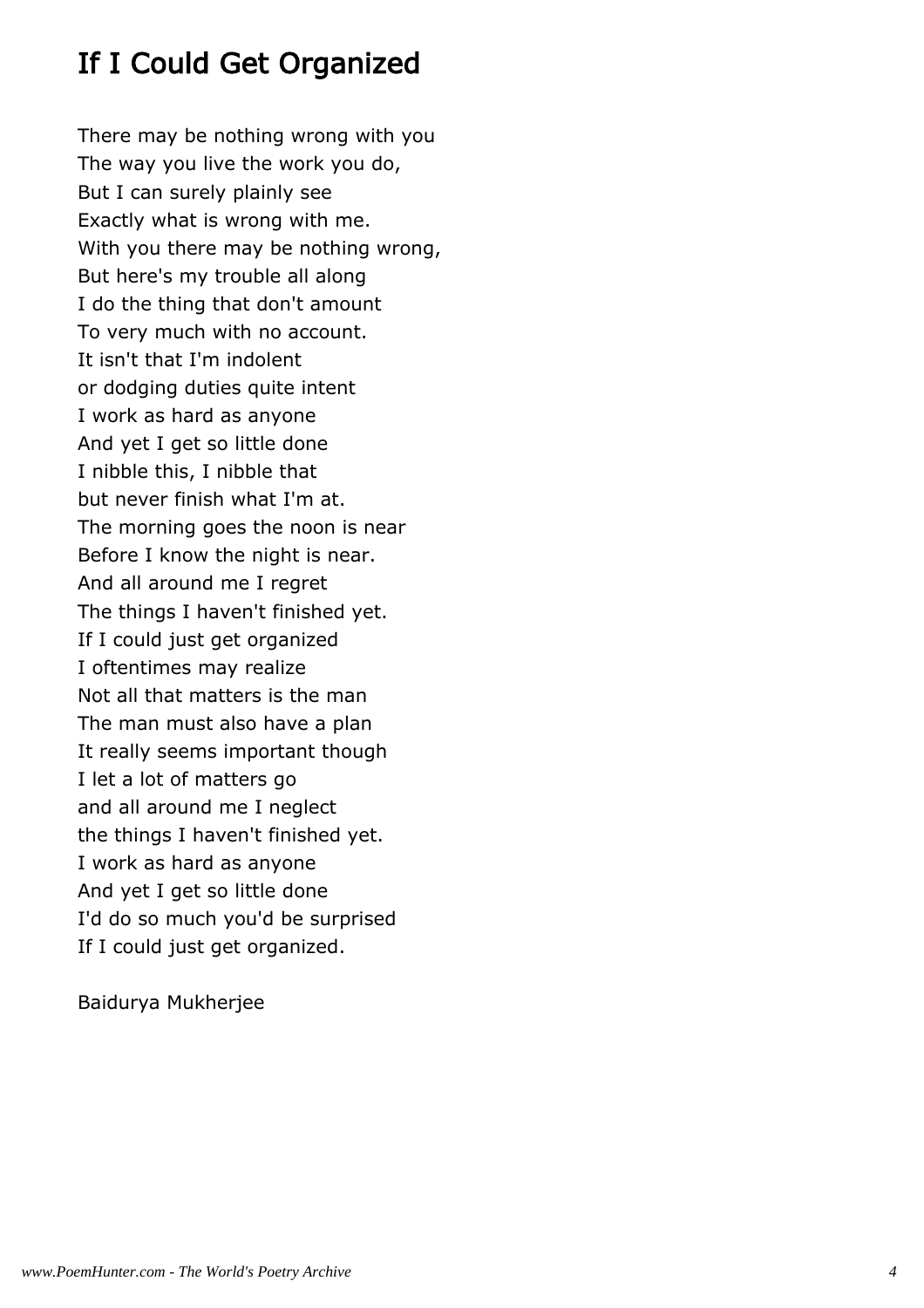# Life In Winter And Monsoon.....

Monsoon comes with a gust of rain, Making people go insane, Some farmers shout in joy, while little houses gets destroyed....

Little slum children gets high fever, In the damp weather, they violently shiver No one looks at them, they slowly suffer in pain....

In the winterland, Blows specks of dust and sand, But snow soon covers it all, Making mounds big and tall...

Poor people die of frost, while we buy heater at huge costs, We snuggle in our comfy beds, While people get frozen to death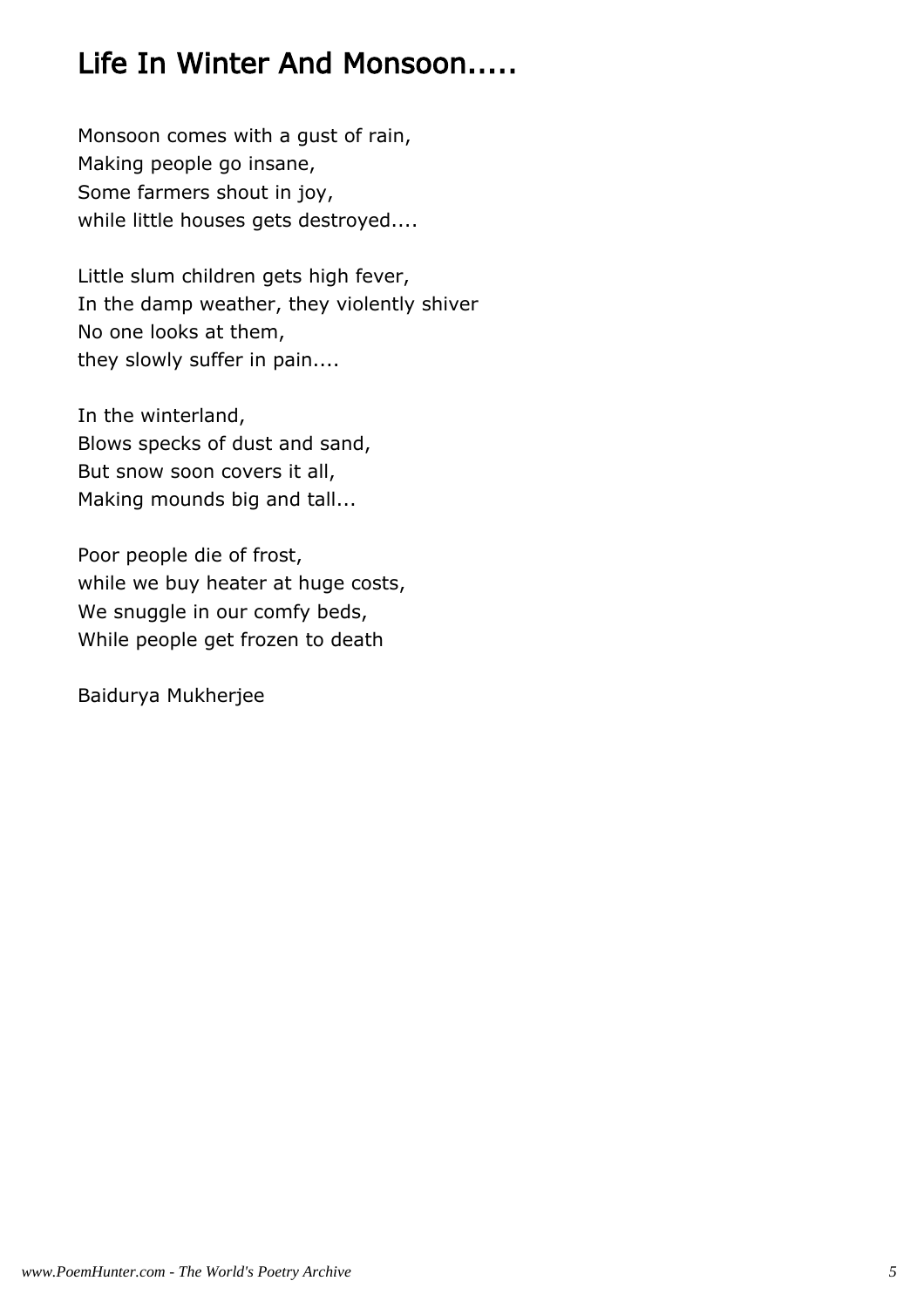#### Move Along

It's not easy to forget the past, The instances when you've been wrong, You never know how die is cast, So put it behind and move along.

It hard to find the silver lining, Luck Betrays you once in a while, , Your trying hard but not succeeding, Dosen't mean yo'll never smile.

You may feel life' been hard on you, Open your eyes and look around, Start again from the small beginnings, Use the wisdom you've found.

It's not easy to kill the pain, You must be steady, you must be strong, Your will is broken you're going insane Put it together and move along!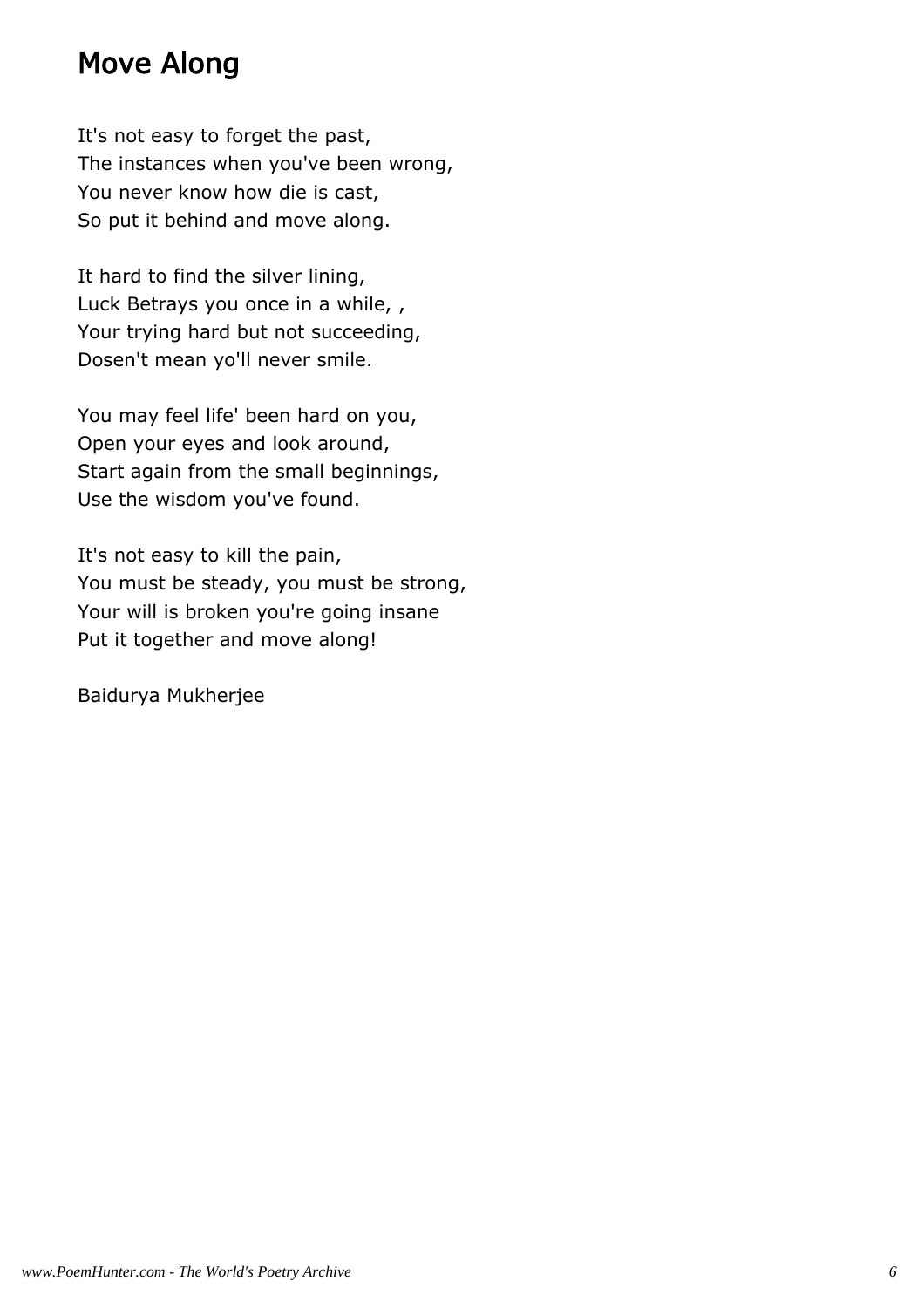#### My Brother

My Brother is very bad He always makes my mother sad By complaining about me to her And sometimes to my big fat sir Never you would suspect him of doing the smallest bad thing But as his elder brother I know How he will be when he grows! Once He tore my science book And gave me a wicked look After I complained to my mother My cute little brother, Clasped my mom by her neck And began to sob, which was(of course) fake 'Come on, now look at his face He can't do such a thing'she says This was much a disgrace, So I ran to hit his face, But as I tried to beat him, I slipped, And on the Ground Tripped, Then Against the floor I bumped my head, And Opened my eyes in the hospital bed!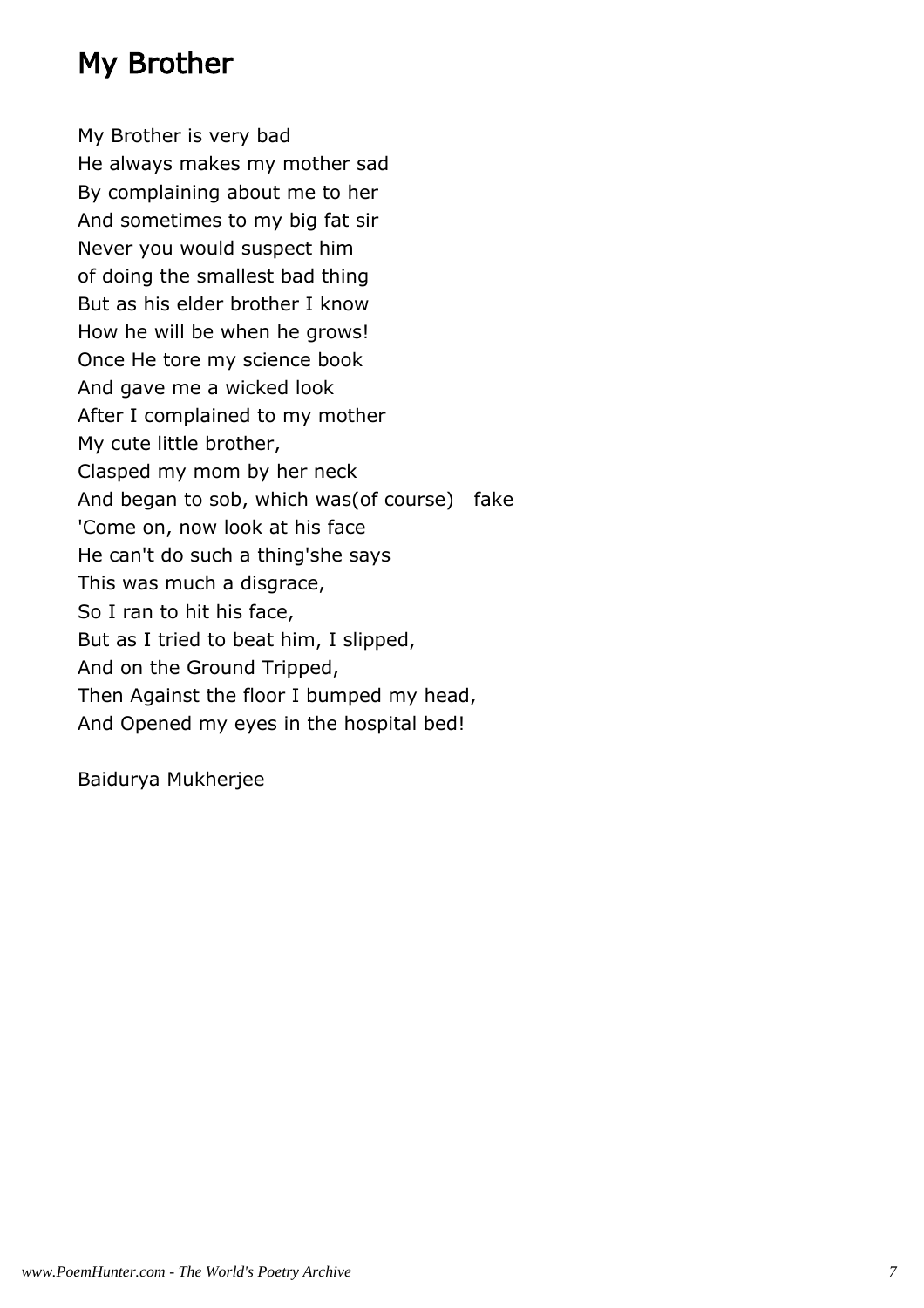# My Brother Part -Ii(Read My Brother Part-I Frst)

After I returned from the nursing home, My Bumped head looked like a dome.. My Brother not giving me a moment of peace, Started jumping around me like a tease, How I wished I could beat him then! But then I remembered my previous happenings again, The moment I recovered fully, My brother pinched me and called me a bully! Suddenly, a plan struck my head! 'Will you play with me? ' to my brother I said My Brother in reply said'Great! ' And was not a bit afraid! As he didn't know what I was going to do with him, He was completely unaware, as to me it seemed. Then our Great Playing started, My Brother always dodged me and darted, Winning the game everytime, Then I thought of doing my crime! My plan was to hold him by his knee And tickle him till he cried, you see, But with my blasted luck! I was the Sitting duck, 'cause soon my brother heart his nose And I was full of remose I never wanted gom to hurt that way, But my mom didn't listen to what I had to say, She thought that I was taking revenge, And scolded me like a savage, So you now see what kind of a boy my brother is, So my request Is stay away from him please!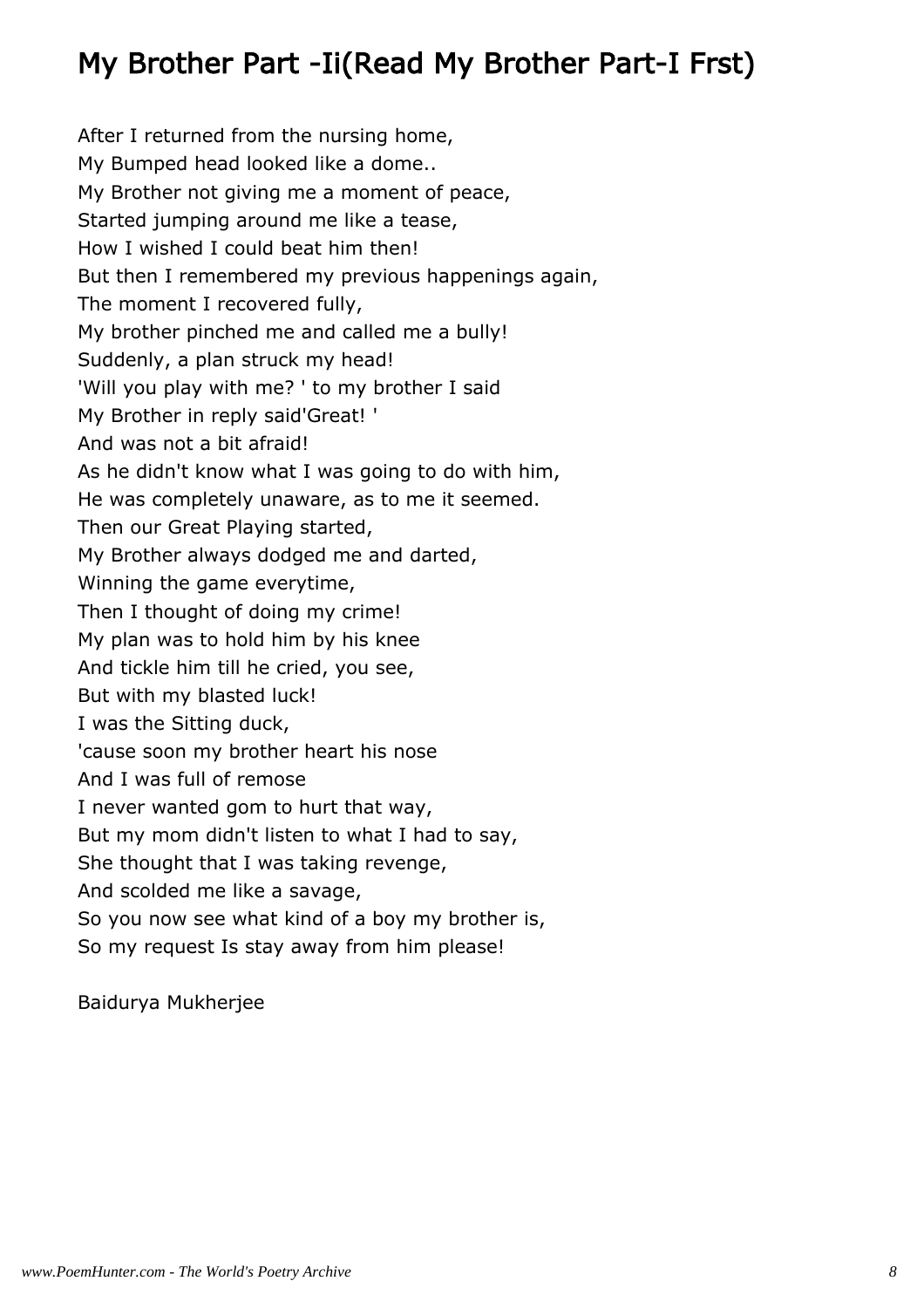# My Granny...

This poem was first posted on my side account-chom chom

My granny lost her specs today, And she searched for them in every way,

She searched for it here and there, She searched for it even under her chair,

But she couldn't find it even after looking under the bed, Because the specs were on her head!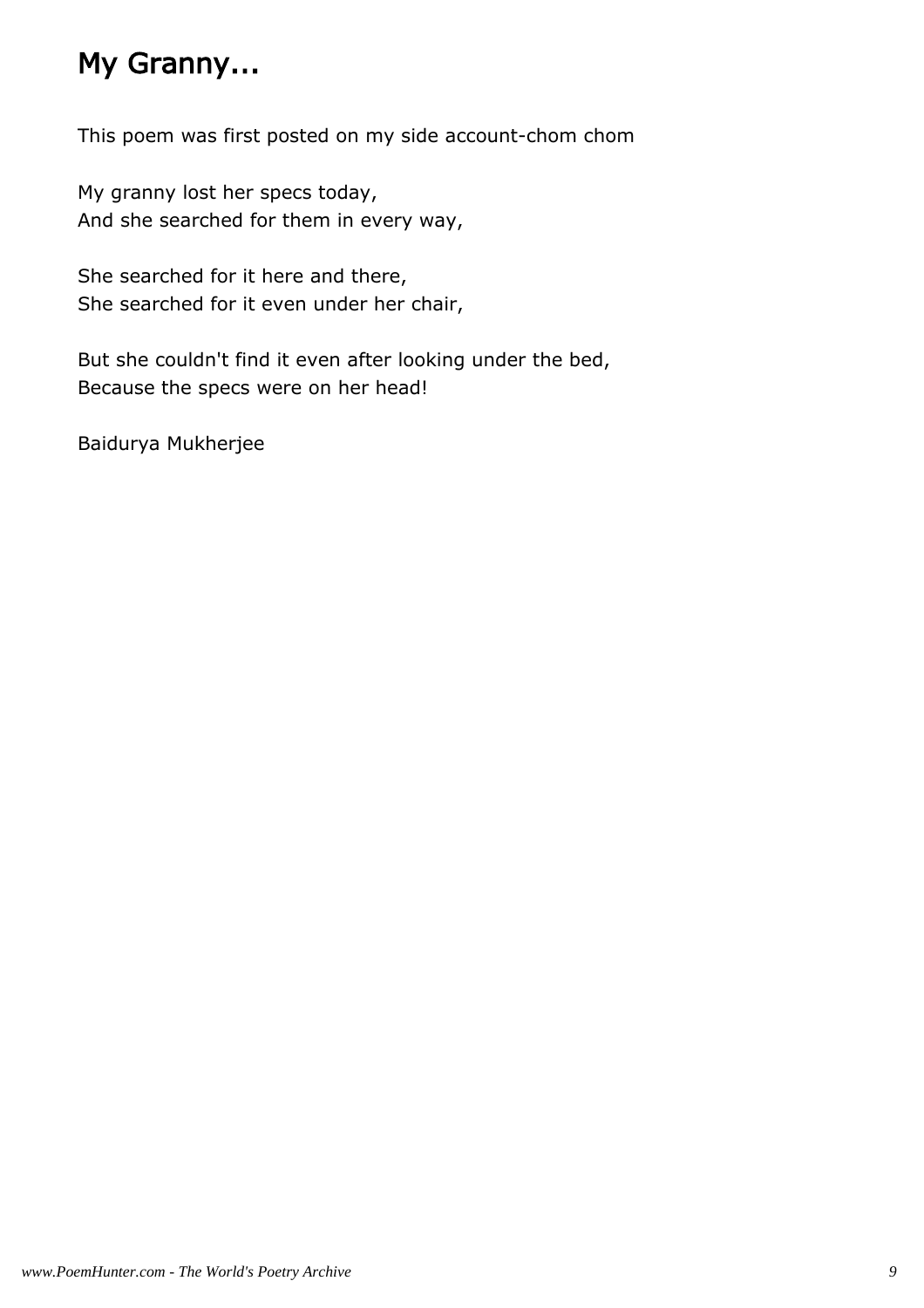#### My Mom.....

After spending years in the city, I was returning to my village humming a ditty....

It was really good to think of my mom, Who would be wating at the doorstep of our home....

I was really feeling good, To Think of tasting my mom's delicious food....

After a journey of 12 hours, I saw our house surrounded by a layer of Flowers...

There at the doorstep I could make out, A woman standing plump and stout....

I went near and saw that it was my mom, On her hand was our dear cat Tom.....

I ran to her and hugged her with my might, And she also hugged me really Tight!

Tears of joy flowed down her eyes, And after that she stuffed me with pies....

I then realised an important thing, A mother's love is more important than the treasures of Kings!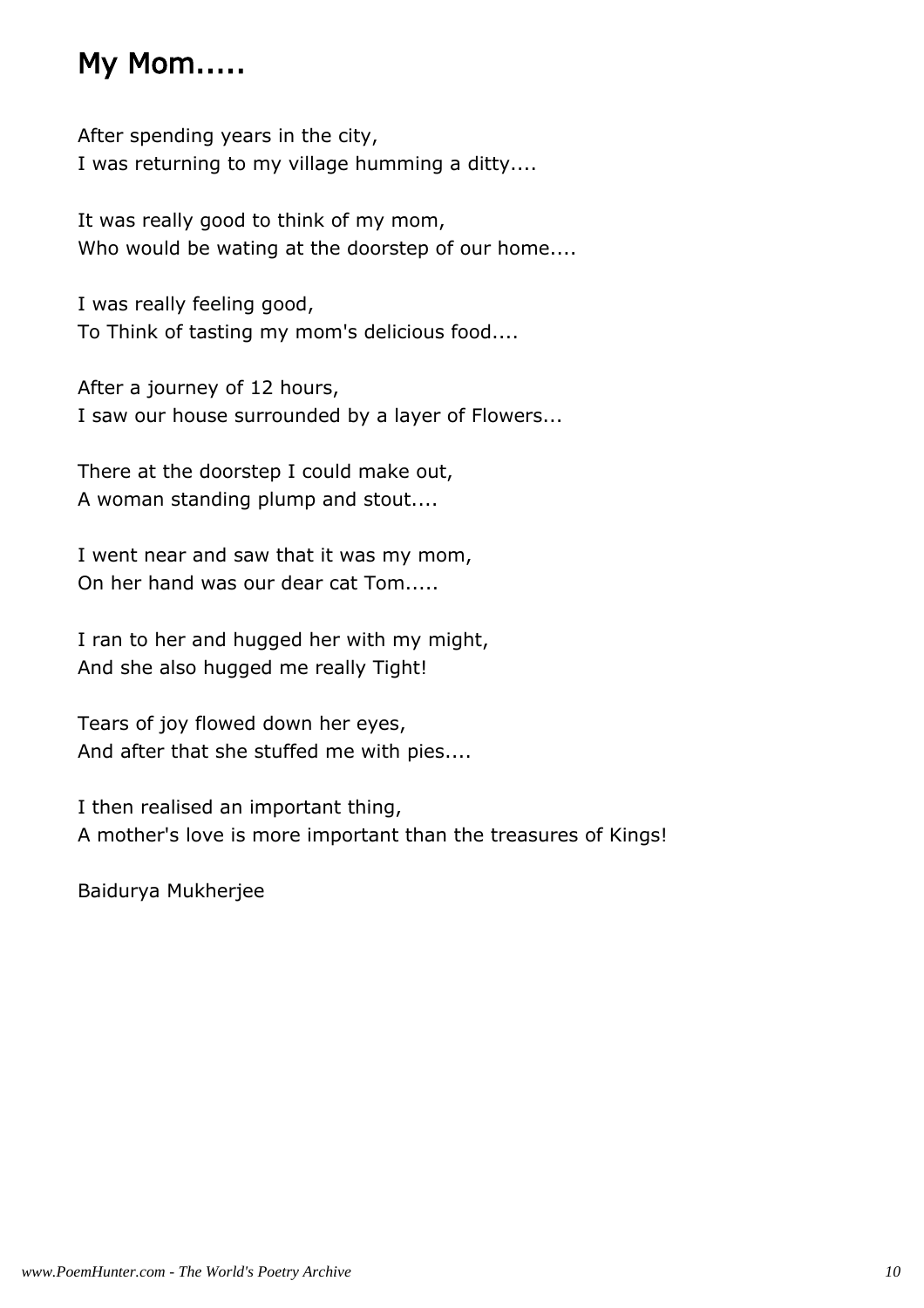#### My Result

Who knows what lies in my fate? 'cause tommorow is my result date! In morn I have to go and get-My result, which I really hate!

My mother said she would go with me, Hearing this my brother was full of glee! 'Yeah! ' smiled he And that was really scary!

'cause I always do bad in my tests And hide my report card from my parents Sometimes I hide them in a birds' nest That over our roof rests.

Earlier I would sneak out quiet! Not seen by anyone's sight Then with a little fright I would ask my sir for my result with all my might,

But this time, damn my mom She is going to get my report card home, All i can do is sit and pray, For my report card to go astray!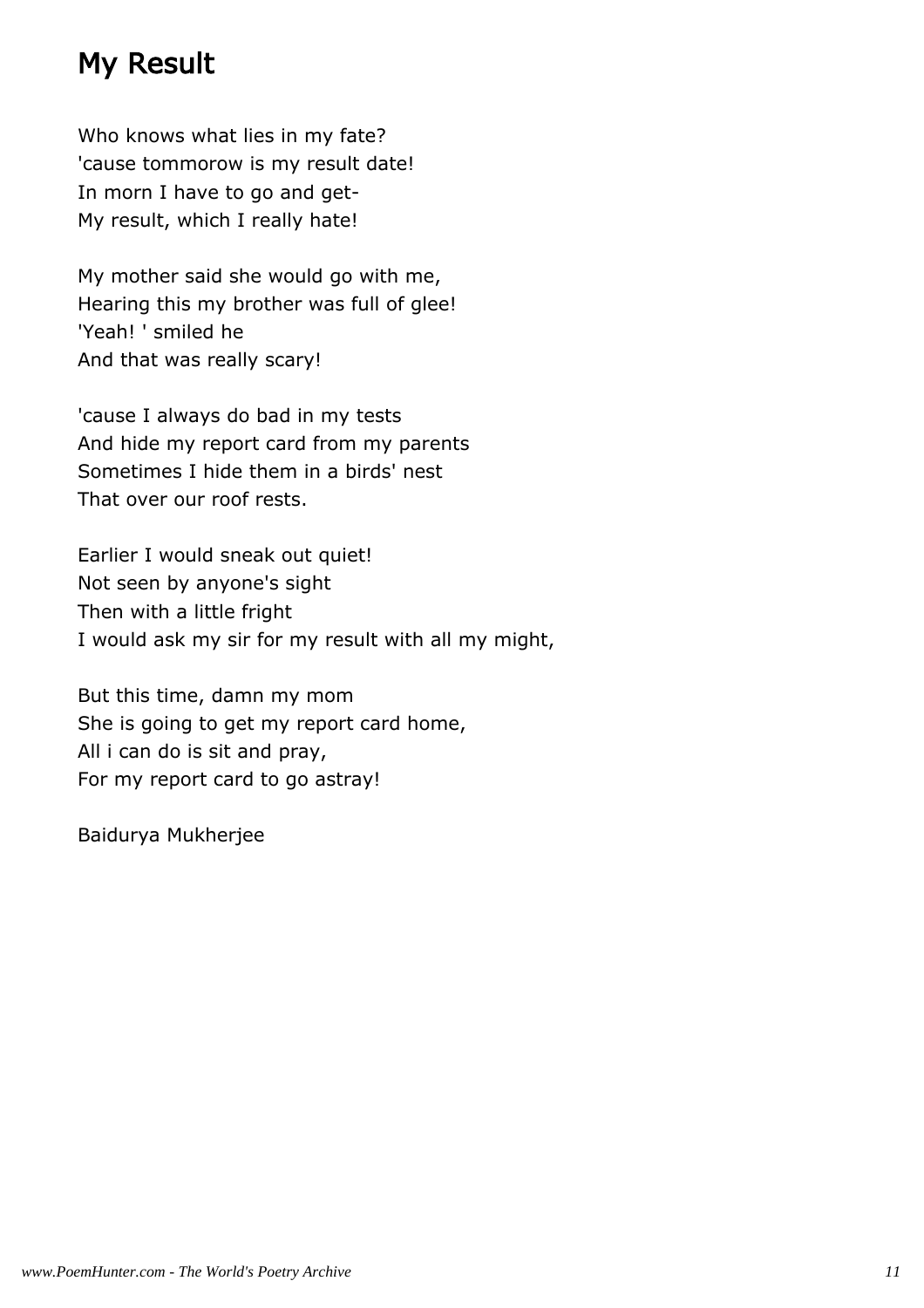# Rapunzel(Epic Poetry)

This poem was first posted in my side account-

Rapunzel is a story we all know so well, Rapunzel is a fairy tale, But the thing is nobody could say it right, They got the tid-bits correct but they forgot about the fight. So let me tell you the story, the one which is true. You're feeling excited, aren't you?

Well there was a couple who had no child, Because one was crazy the other was wild, But one day the wife said'Oh! My tummy-I think I am going to be a mummy, But first i need some rapunzel 'cause its yummy, yummy, yummy!

The husband was scared of his fat wife, And ran to get the rapunzel, for the sake of his life, He ran to get the rapunzel, But instead he fell into a well.....

Anyway he went to the garden, but a witch came at once, Then she cackled a bit and began to dance, And said'Take all the Rapunzel you want! But remember i will be your child's aunt-And the moment she is born i'll take her away, And you can cry chewing some hay. Then the witch left, leaving the husband in a fix, At last he took the Rapunzel and inhaled some vicks,

The wife was greedy and ate it all, And the daughter was born plump and tall, But just then the old witch came, And kicked them so hard that they became lame, Then she took the child away, And the husband started to cry, chewing some hay,

The girl grew up fair and beautiful, And she always sat in an AC room to keep herself super cool,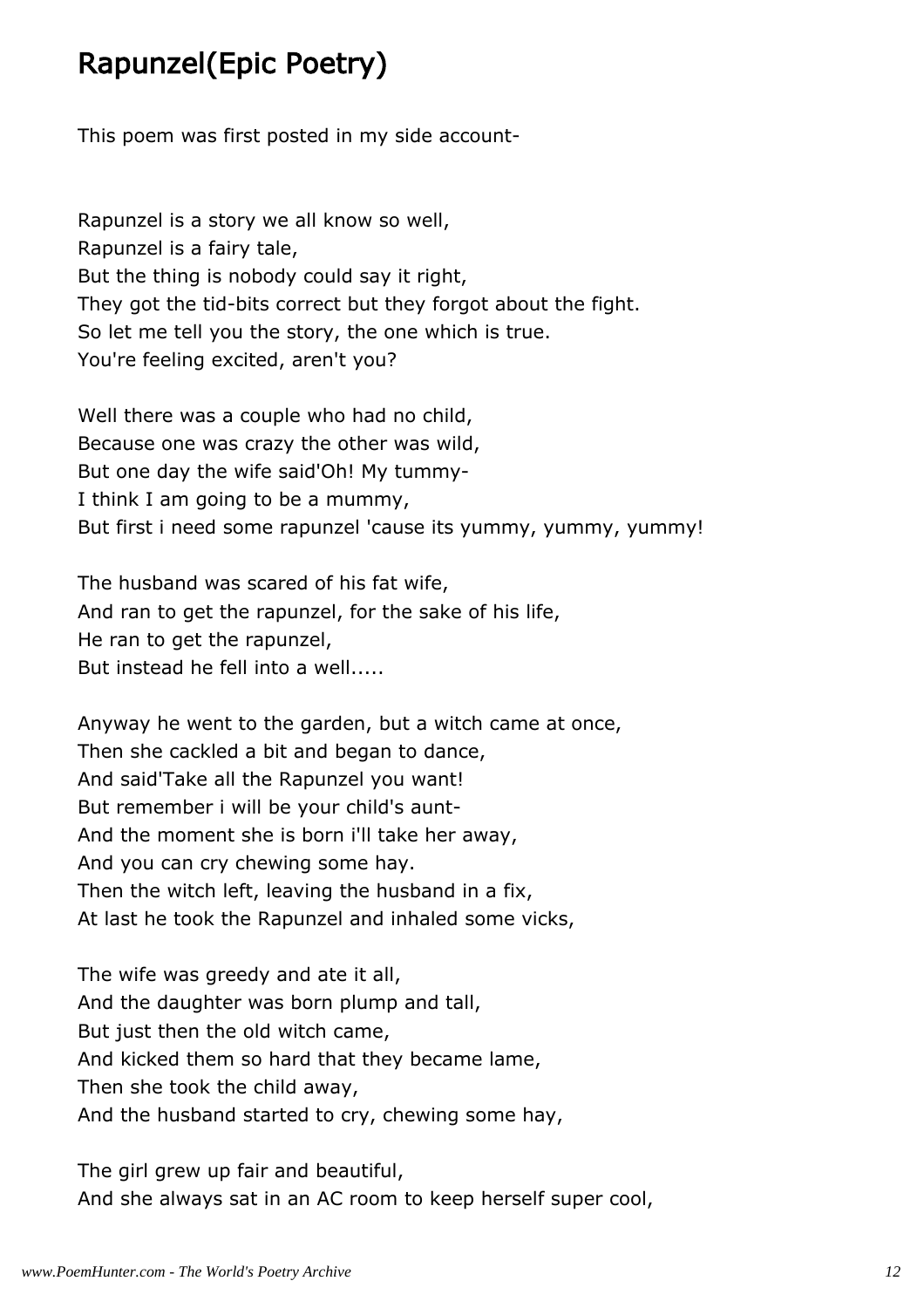The witch was kind to her, but locked her in a tower, And everyday she fed her, corn flour,

The witch was old and had arthritis, And she lived mainly on rotten fish, The tower was locked and had a window at the top, Through which the witch entered and cleaned the room with a mop, One day a prince came that way, And vowed to take the girl away, So he proposed to her, The girl accepted smiling from the tower, , Then the girl whose name was Rapunzel, Combed her hair and applied some gel, Then from the tower she jumped, And into the prince she bumped, But both were happy and were about to leave, when the witch arrived, dressed in a sieve, The witch stood in their way but Rapunzel slapped her, And she flew away like a rocket, very far!

And so both were wed, And well-fed, Now you must admit, The poem was good, wasn't it?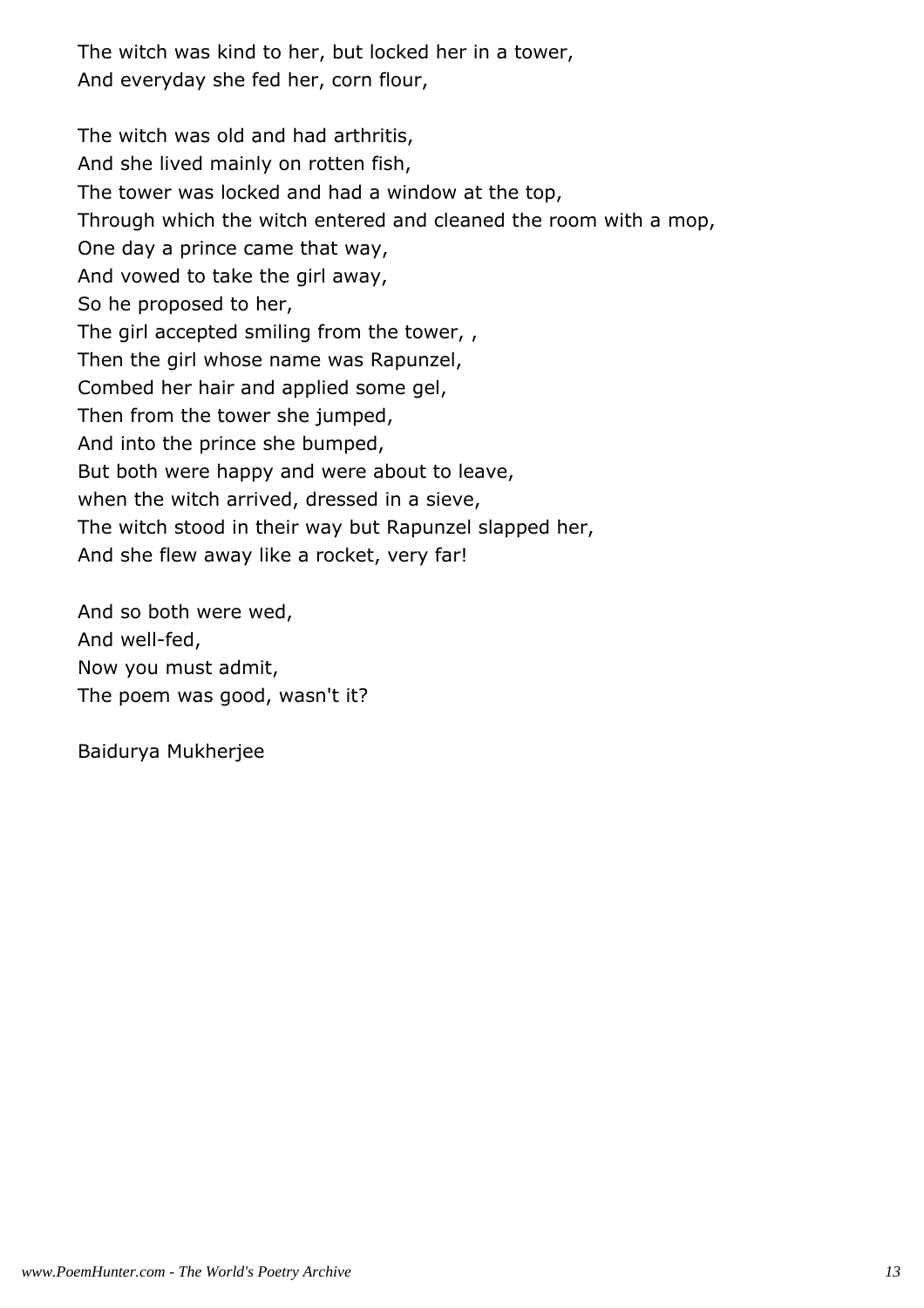#### Sadness

I first posted this poem on my side account- An average poet

Sadness-We have to face, Is something, which makes us a depressed human being....

Sadness we face, everyday in the race of lifein form of tears and strife... sometimes its hard to overcome... sometimes we become... people with no aim... just a lame personwith a heart full of pain...

Sadness, is hard to forget, The earth.... is worth.. of only heartless people... theres no place for the weak, or cripple... even though its hard... and absurd... what is lost is gone.... can be never withdrawn... so we must move on... And on....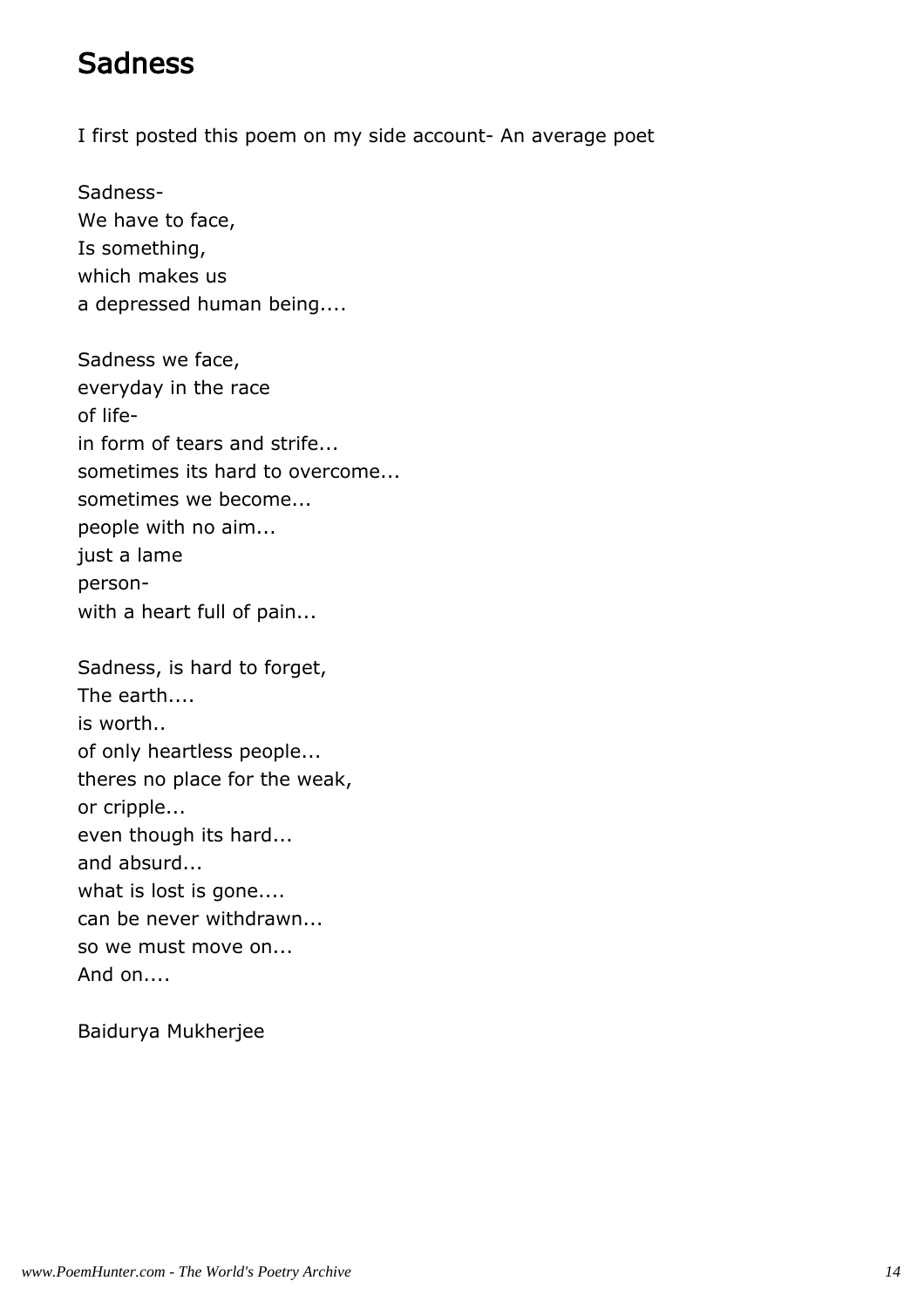#### Small But Great

Things that start out little Don't always remain small, The smallest thing, Can be the biggest wonder of all,

However dull or small one is, We should never underestimate, Who knows maybe one day, He will turn out to be great!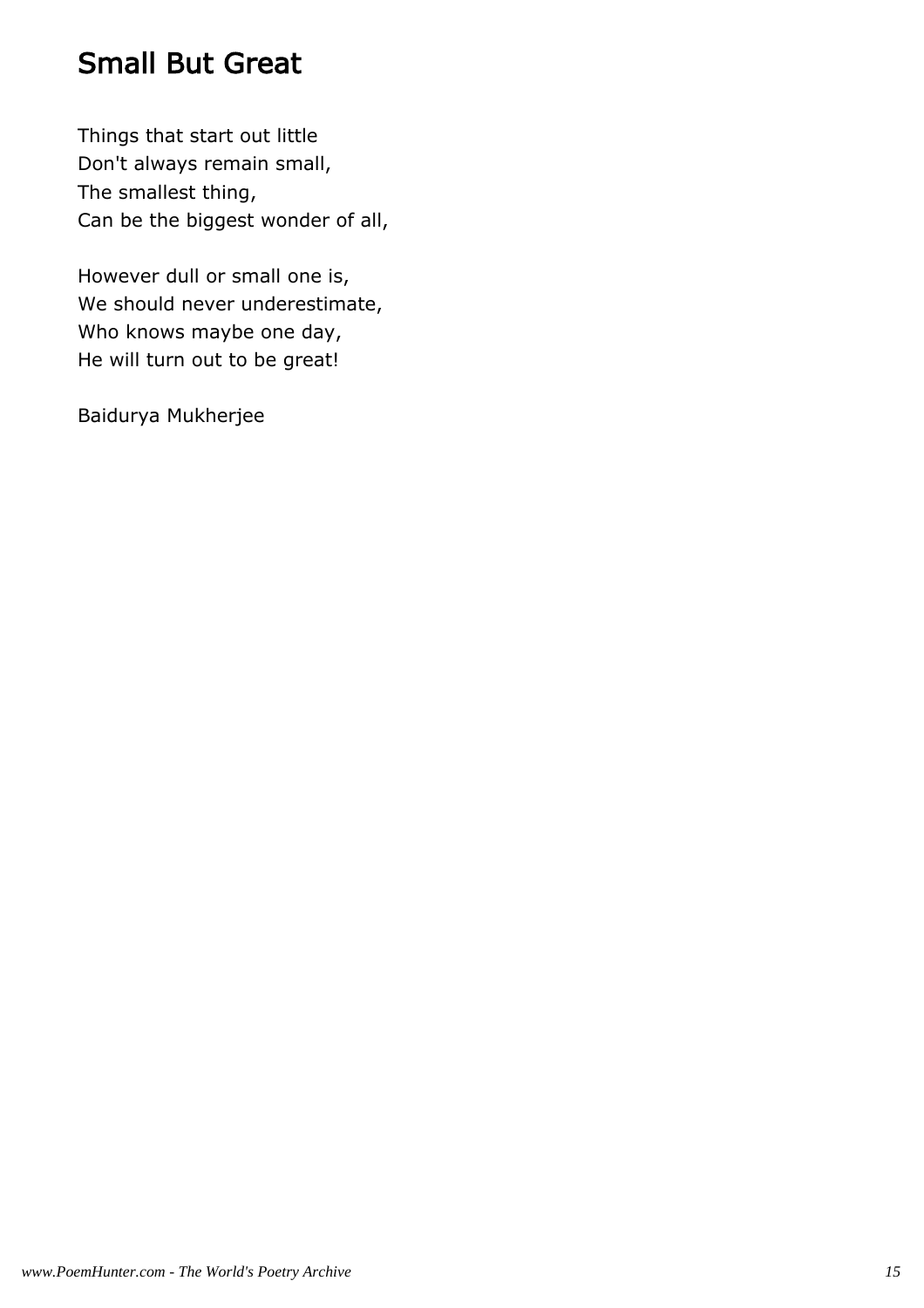#### Television

Day and Night my eyes I strain, My parents feel you're a pain. All The Time I squint and cry, Gazing hard with my bleary eyes.

Mother Yells and father screams, Everything passes as through a dream! You Give me a severe headache, Thanks to you, many medicines I have to take!

You affect my eyes, sight and vision, You are a culprit, o television!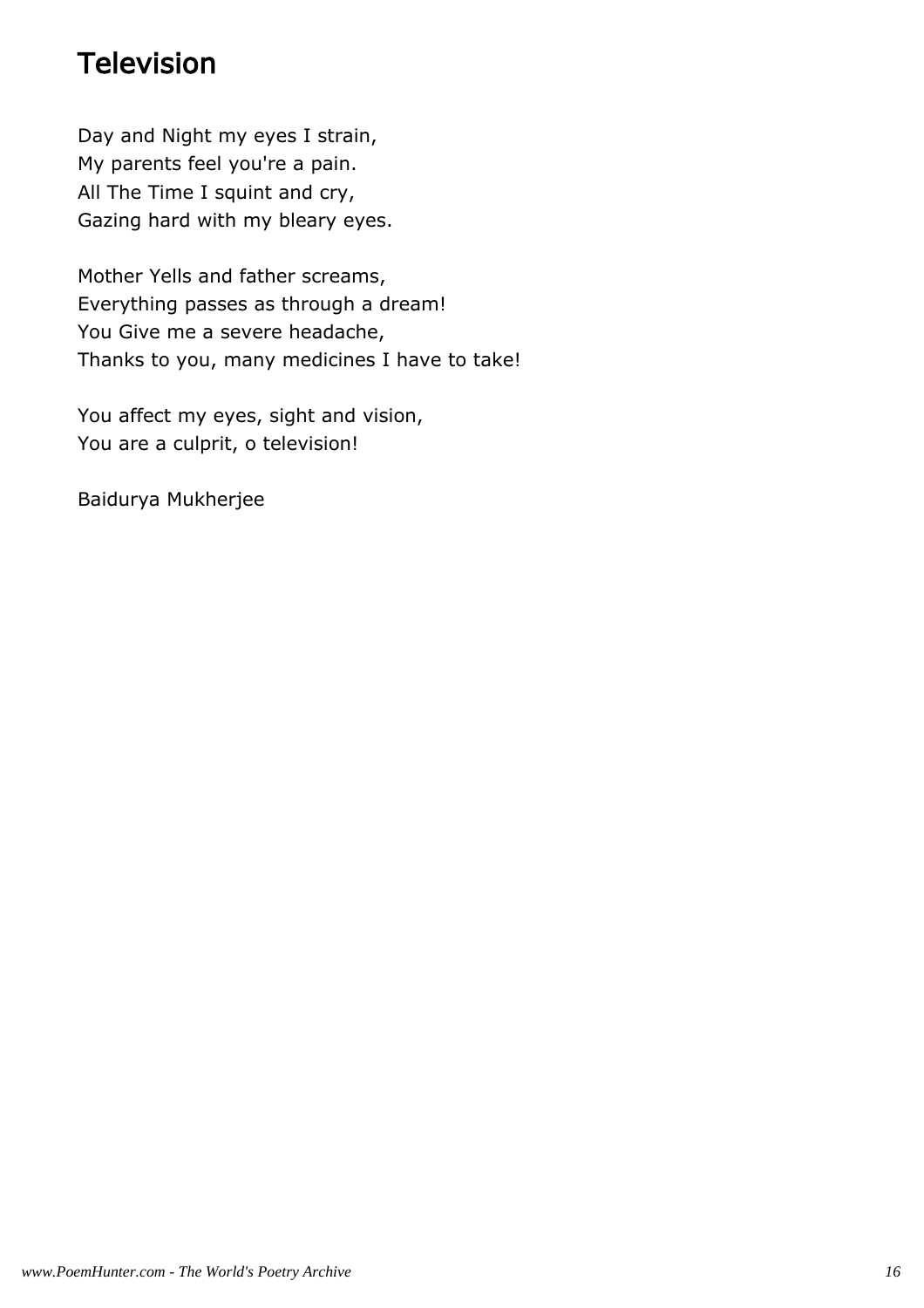# The Fields I Strolled Upon...

Everyday I strolled through the fields When My day was done I went there to have solitude, After the day's joy, sorrow and fun...

The fields I went to Was A really great place, All around, there were trees! And sweet Breeze blowing against the face.

By The time I reached the spot, The sun would already set, And darkness would slowly invade By every minute late!

I wished I could go there by the morn, 'cause I often wished to see How the Green lushes of fields, In morn, would look to me!

But I doubt about that chance yet, As nobody wants me to go to school late, So I always have to go there In the evening, When the blazing sun would set.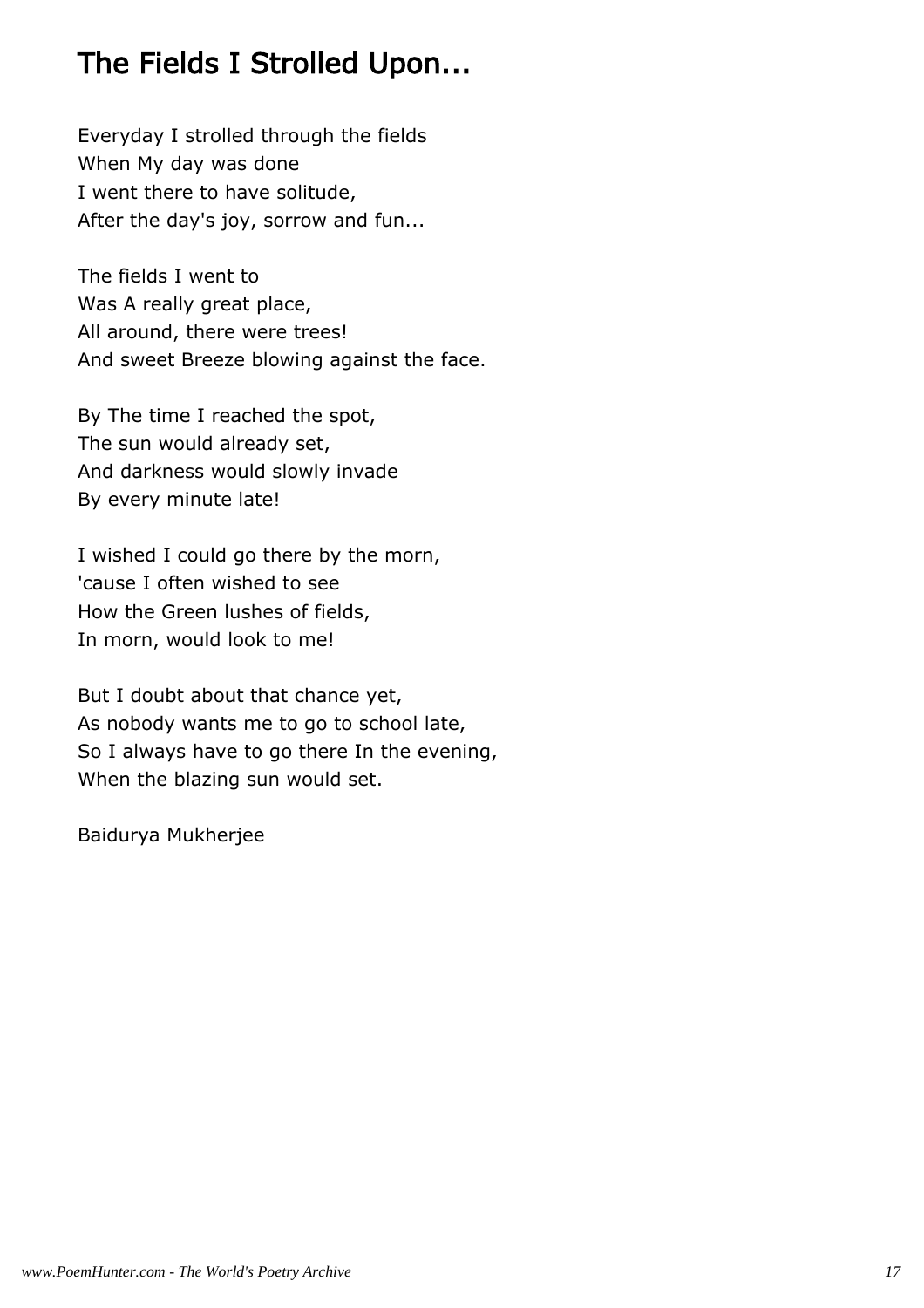#### The First Time I Met You

first published in my side account-chom chom

User Rating:

10.0 /10 (1 votes)

0 Print friendly version

0 E-mail this poem to e friend

0 Send this poem as eCard

0 Add this poem to MyPoemList

 The first time my eyes saw you, The first time I saw you smile, I knew you hear was pure and true, And your eyes were as blue as the Nile,

Your hands, your hair, your face All seemed so perfect to me, You were so full of beauty and grace, With you I felt so free!

No that time has flown away, Let me tell you, I loved you from the start, Even though in your mind I might decay, Bu you'll hold a special place in my heart!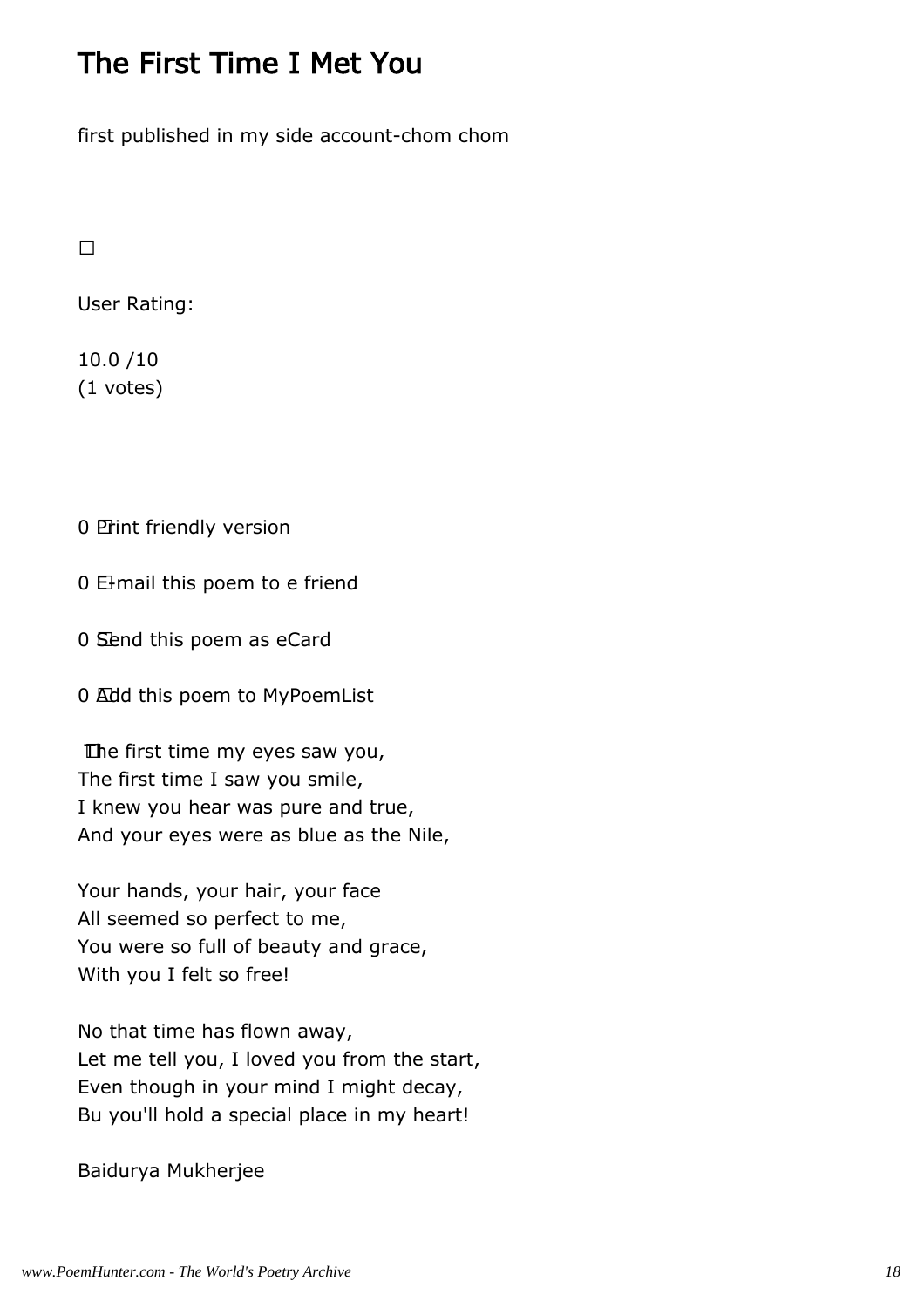#### The Kind Doctor

first posted in my side account-chom chom

As I was passing through the countryside, I saw a farmhouse very wide, A small blue pool acquired a little space, The farm was a lovely place....

In the middle of the farm, Looking at a house I was charmed, It was half-Broken Down, And its colour was Dark-Brown....

I, from inside heard a sound, And went Inside, and there I found! An old woman sitting on a bed, And her husband beside her, blood oozing out of his head.....

Her husband was half-dead, And the woman was really afraid, 'cause he didn't want him to die, She sobbed a little and broke into a cry.....

I felt sorry for them both, And in front of them took an oath, That I will not let the husband die, To guide him back from the mouth of hell, I will try.

I being a pauper didn't own much, But the situation was such, That I had to save him at any cost, Otherwise his soul will be lost....

I took out all the money I had, That I saved up from when I was a lad, Then I called a doctor there, And he came as quick as a hare....

He treated him from high to low,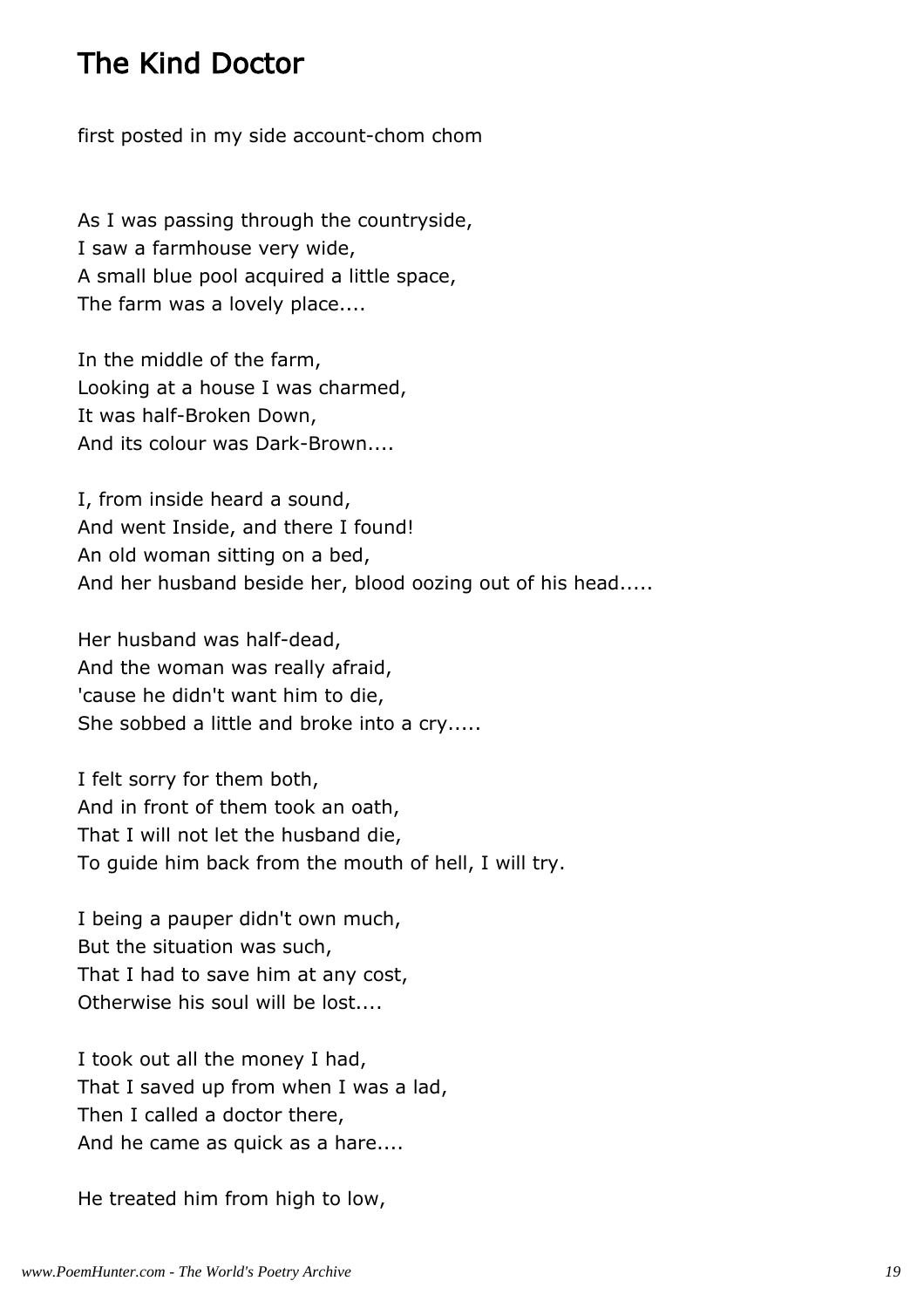He treated him from eye to toe, and at last after the treatment was done, He told me 'Listen Son! '

I know you're selfless and very generous, And this case was really dangerous, But the good will always win all the way, And the old man is out of danger today! ! ! !

Then I tried to pay him, The expression on his face was grim, 'I did not do this to get paid, i did it for everyone's welfare'he said...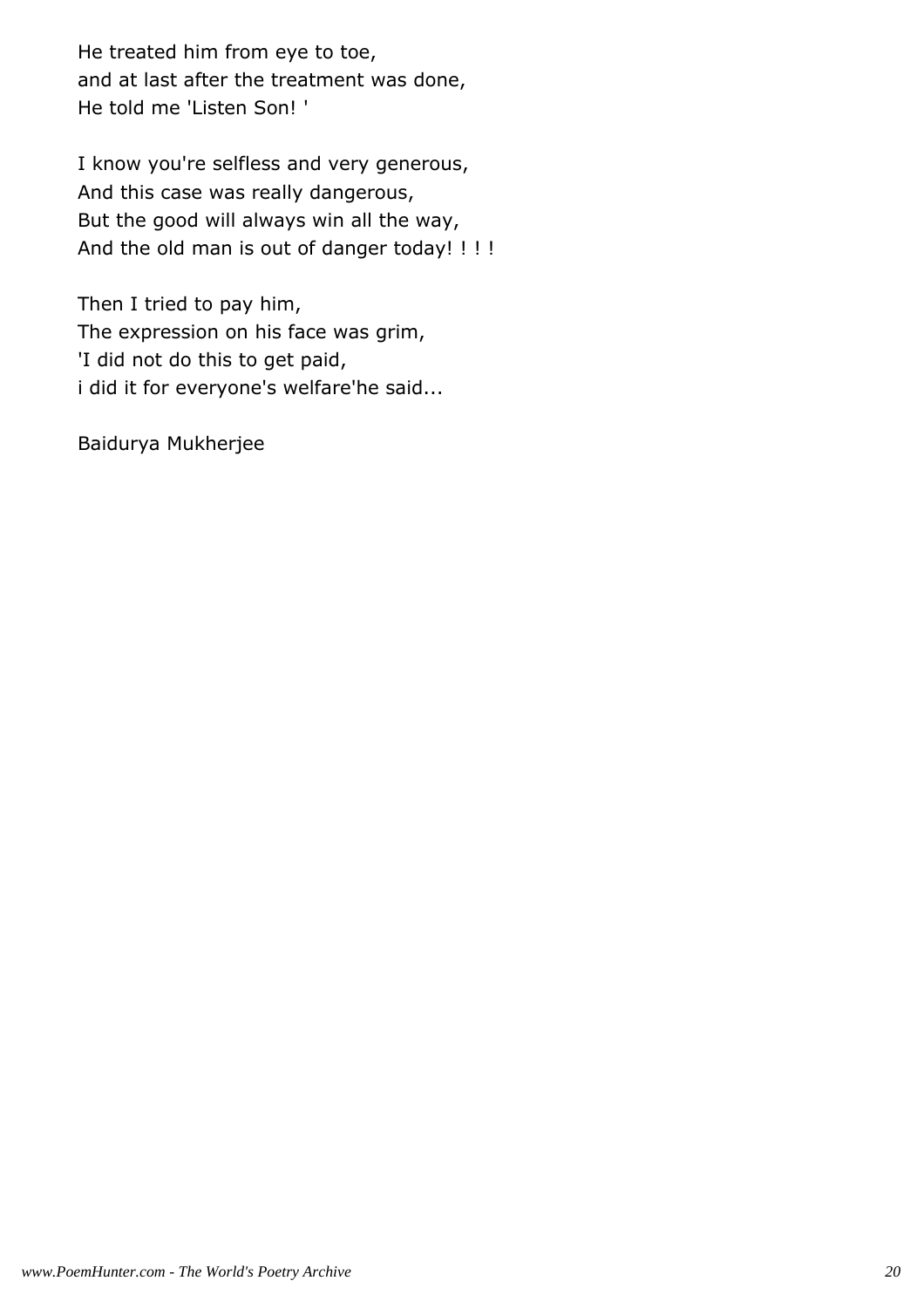# The Little Boy

this poem was first published on my side account- chom chom

A poor little boy was going through the streets, Begging for a little food, For four days he was starving, And in the blazing sun he was stewed,

But he did not give up hope, And went on for his stomach's sake, At last a little woman, Gave her a little piece of cake!

As he was about to put it in his mouth, He saw a beggar with a broken foot, So he went near him, And in his hand the cake he put.....

The thanks came out in a mumble, And with happiness the boy's heart was brim, For even though he was hungry, The beggar needed the cake more than him!